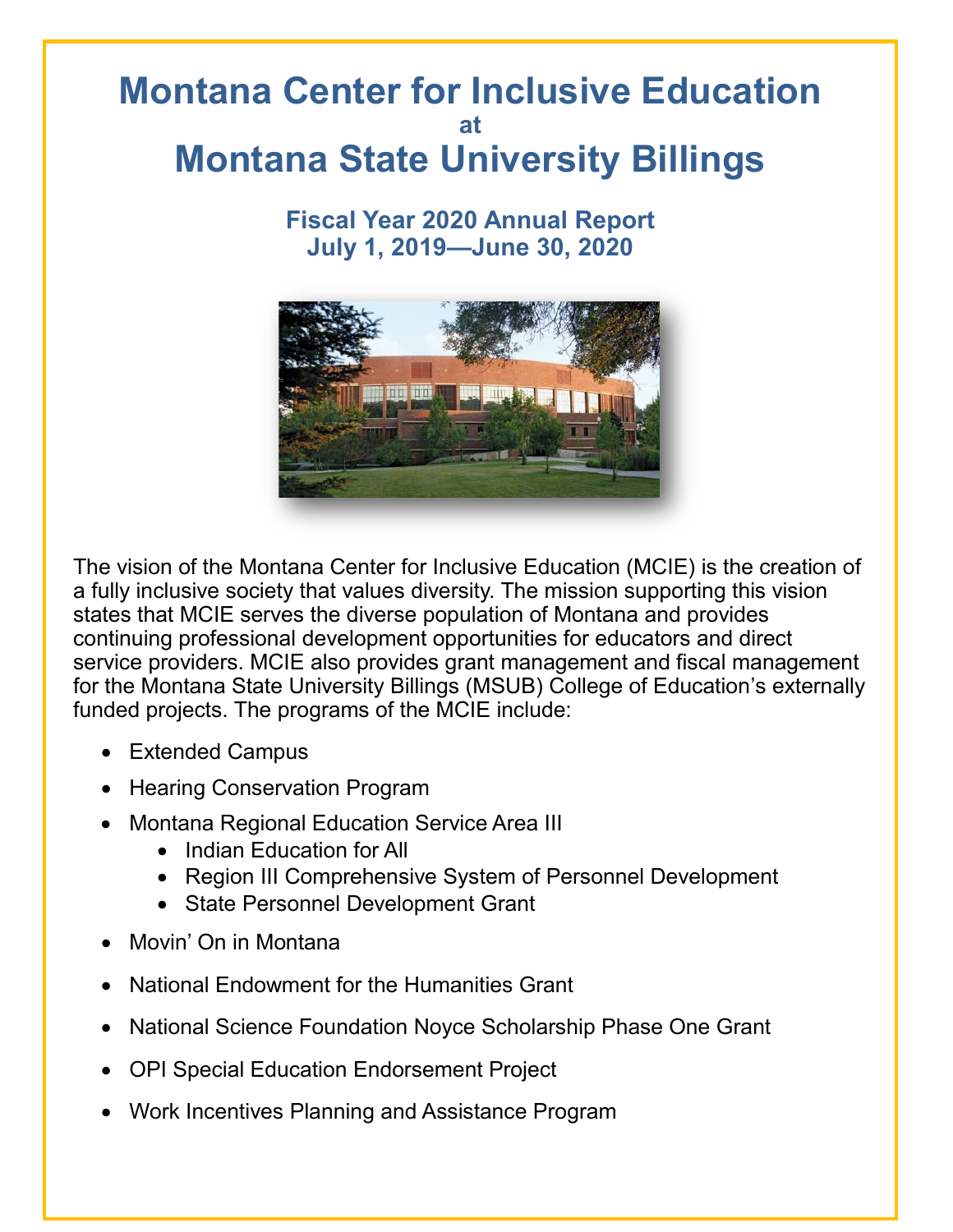# **Faculty Award for Exceptional Support of Students with Disabilities**



#### **Ms. Andrea Payne Garza**

Instructor, General Education/Math - City College

"I struggled with learning issues in math so not only did I hate it, I truly did not believe I was capable of learning math," one of her students said. But after joining Garza's class and experiencing her teaching style, the student was able to earn an A in the class. "She took the time to get to know and embrace my learning style and was able to teach me in a way I understood."

#### **Dr. Brian Ernest**

Assistant Professor, Special Education/Educational Theory and Practice - College of Education

"I felt like I was falling behind and my wheels kept spinning," said one student. "Not only did Dr. Ernest come with me to DSS, but he was there to support and collaborate with them to see what he can do for his students." This passion for supporting others has led Ernest to create lasting bonds with his students and lend a helping hand whenever they need it.

### **MSUB Collaboration**

- College of Allied Health Professions
- College of Arts & Sciences
- College of Education
- Disability Support Services
- Extended Campus at City College
- Grants & Sponsored Programs

### **Faculty Collaboration**

- Ms. Lynette Schwalbe and Dr. Cheryl Young-Pelton with Region III Comprehensive System of Personnel Development
- Dr. Susan Gregory with the Special Education Endorsement Project

#### **The Hearing Conservation Program conducted 4,490 hearing screenings.**

23 children received full hearing evaluations as the result of a referral from their parents, their school, or their physician.



63 children received medical referrals as the result of their school hearing screening or hearing evaluation.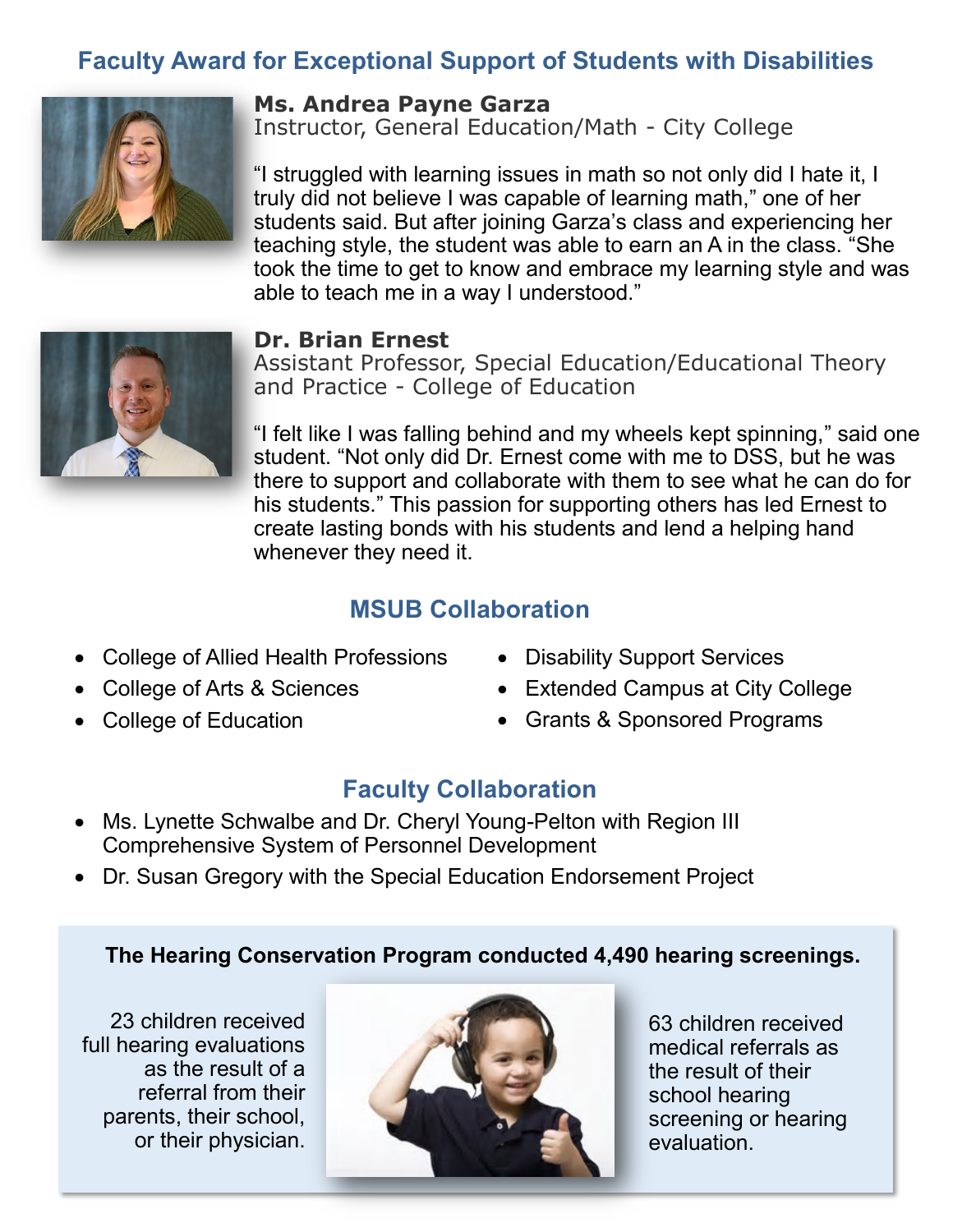## **Montana Center for Inclusive Education Financial Report**



### **Foundation**: **\$68,712**

The MCIE utilized the Endowment interest to partially fund year three of its pilot project, Movin' On in Montana. The endowment interest was also utilized to fund ten student scholarships and two faculty awards.

### **Miscellaneous Income: \$126,441**

Miscellaneous income includes audiology, Montana Vocational Rehabilitation and Blind Services, and Extended Campus fees.

### **University Funding: \$143,112**

University funding appropriated to MCIE by the state legislature and allocated by the Board of Regents. MCIE receives a percentage of the facilities and administrative costs charged to each grant and contract written or administered by the Center.

### **External State Funding: \$405,083**

State funding received from the Department of Public Health and Human Services and the Montana Office of Public Instruction.

### **External Federal Funding: \$200,000**

Federal funding received from the Social Security Administration.